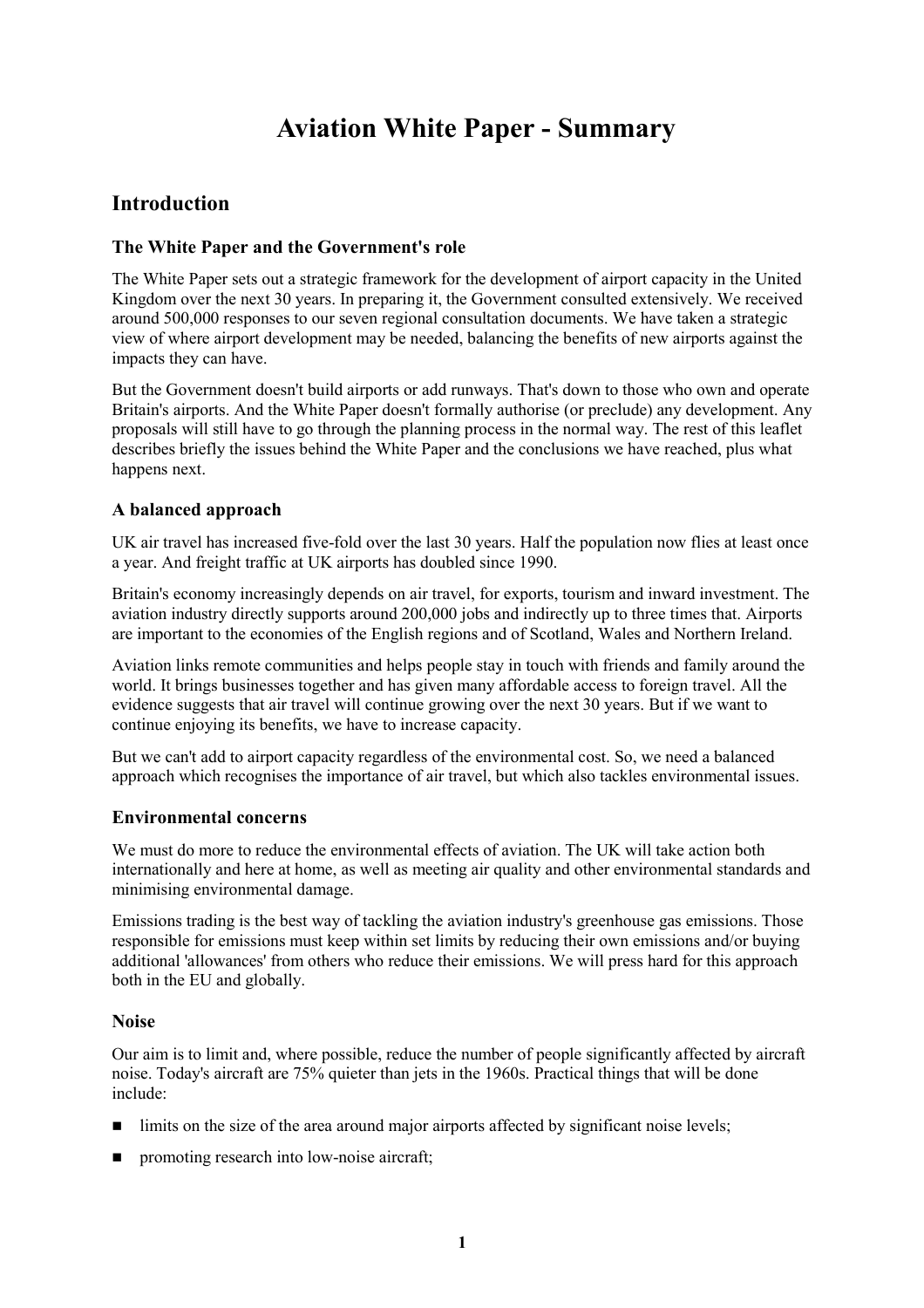- strengthening existing rules, applying international regulations and changing the law where we need to;
- making more use of noise-related landing charges, and using the money to reduce the effects of noise; and
- stronger measures by airport operators to insulate properties against noise.

### **Blight**

Planning law already provides for people whose property is affected by airport development proposals, but only once planning permission has been granted or local development plans revised.

However, the prospect of airport development can blight property values for some time before this stage.

We are arranging for airport operators to bring in schemes to deal with the problem of such generalised blight. These will apply in all cases involving a new runway or safeguarding of land for airport development proposed in the White Paper.

### **Safety and security**

The UK aviation industry has an excellent safety record, and for years we have operated a stringent aviation security regime. It reflects the threat at any given time and provides a robust defence.

The Government, the Civil Aviation Authority (CAA) and the industry agree that we must maintain our high standards, identify potential threats and make improvements.

### **Support for regional air services and airport development**

A key issue for Scotland, Northern Ireland, the North of England and the far South West of England is ensuring the continuation of air services to the major London airports.

We will protect London slots for essential regional services by imposing 'public service obligations' (PSOs) where necessary. We encourage the setting up of Route Development Funds, to promote new air services at airports outside the South East.

We support the establishment of Centres of Excellence for aircraft maintenance.

# **Summary of the Government's proposals**

#### **Scotland**

We reached our conclusions in conjunction with the Scottish Executive.

We do not support the development of a new central Scotland airport.

We support safeguarding land for a new close parallel runway and associated terminal and stand capacity at **Edinburgh Airport**.

We support the provision of additional terminal and airside facilities at **Glasgow International Airport** and the safeguarding of land to allow full use of the existing runway. We recommend that the local authority consider reserving further land for longer-term development.

We consider that the terminal and support facilities at **Glasgow Prestwick** should be developed to meet likely increases in traffic.

We believe there is a good case for developing the terminal at **Aberdeen**. We invite the operators to assess growth so that land for a runway extension can be safeguarded if necessary.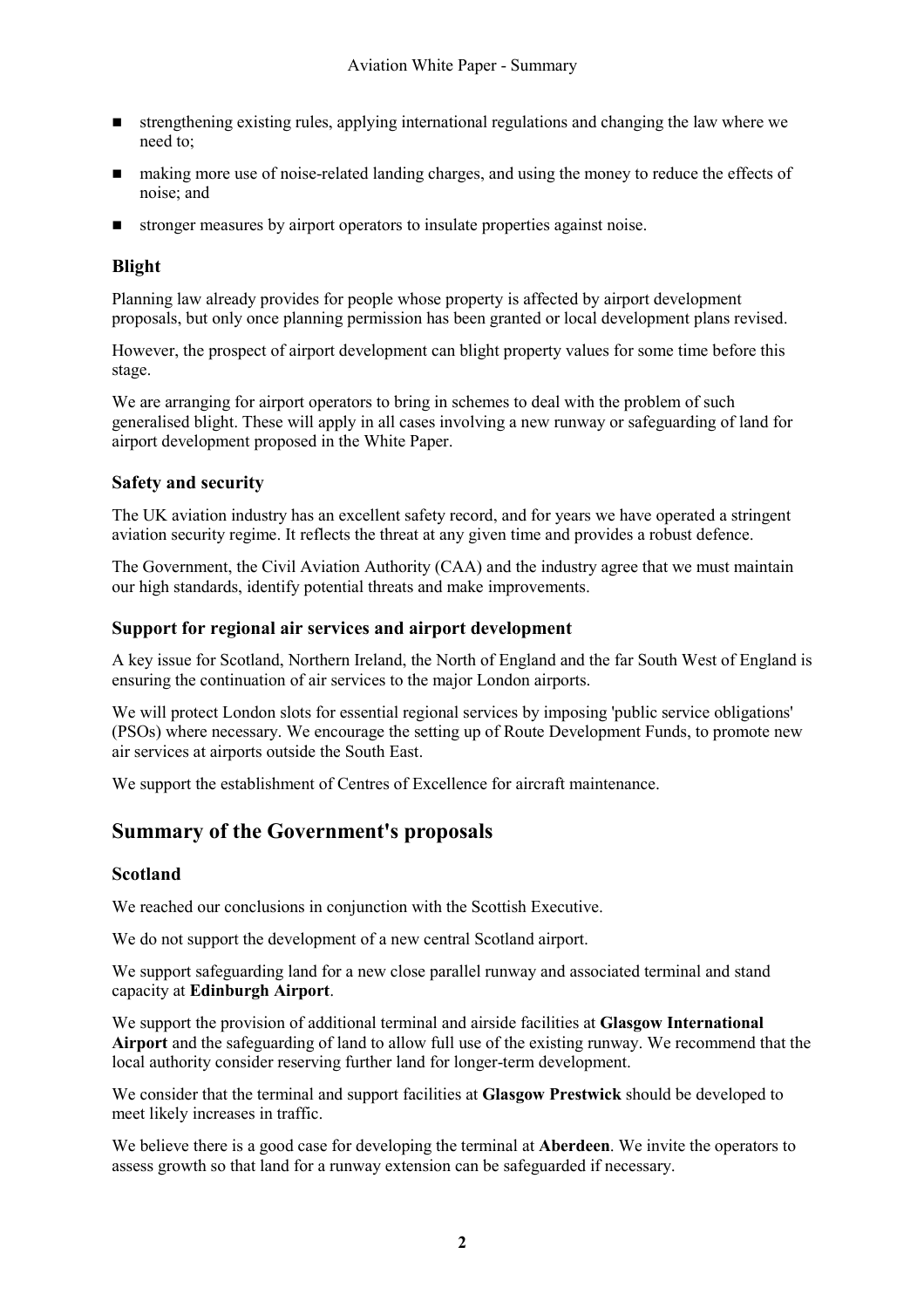We believe **Dundee Airport** will attract more services and will be able to expand its terminal to cater for these.

The runway at **Inverness Airport** may need to be extended and terminal capacity expanded. Other Highlands and Islands airports may need enhancing.

### **Wales**

We reached our conclusions in conjunction with the Welsh Assembly.

We agree that the terminal at **Cardiff International Airport** should be developed and its exact form decided locally.

We have examined two proposals for a new airport in or around the Severn Estuary east of Newport, but we believe that such an airport would struggle to attract traffic. We do not think it is worth taking forward.

The Welsh Assembly Government is working to establish a network of air services within Wales.

### **Northern Ireland**

Our conclusions take account of the Northern Ireland authorities' views.

We support the development of **Belfast International Airport** within its existing boundaries to serve forecast demand.

**Belfast City Airport** faces significant constraints. We invite the Northern Ireland authorities to review the form of the planning 'cap', if and when the operator asks them to.

The Northern Ireland authorities will want to consider the future requirements of **City of Derry Airport** carefully, together with the Government of the Republic of Ireland.

### **The North of England (North East, North West, Yorkshire and the Humber)**

We support the principle of developing terminal capacity at **Manchester Airport** provided the noise impacts of the airport are rigorously controlled. Significant further work will also be needed to improve surface access.

We agree that **Liverpool John Lennon Airport** should expand as projected and for the runway to be lengthened in the future, provided it doesn't intrude on nearby protected sites.

We are content that any proposals for expansion at **Blackpool Airport** should be decided locally. We encourage plans to develop **Carlisle Airport**.

We support plans for expansion of terminal facilities and a 360m runway extension at **Newcastle Airport**.

We support extensions to both terminal facilities and runway length at **Teesside International Airport**.

We support the development of additional termial capacity and a 300m runway extension at **Leeds Bradford International Airport**, provided every effort is made to minimise aircraft noise.

We agree that **Humberside International Airport** should attract all the traffic it can, although it will soon compete with a new airport at Doncaster Finningley.

### **The Midlands**

The Government does not support the option of a new airport between Coventry and Rugby.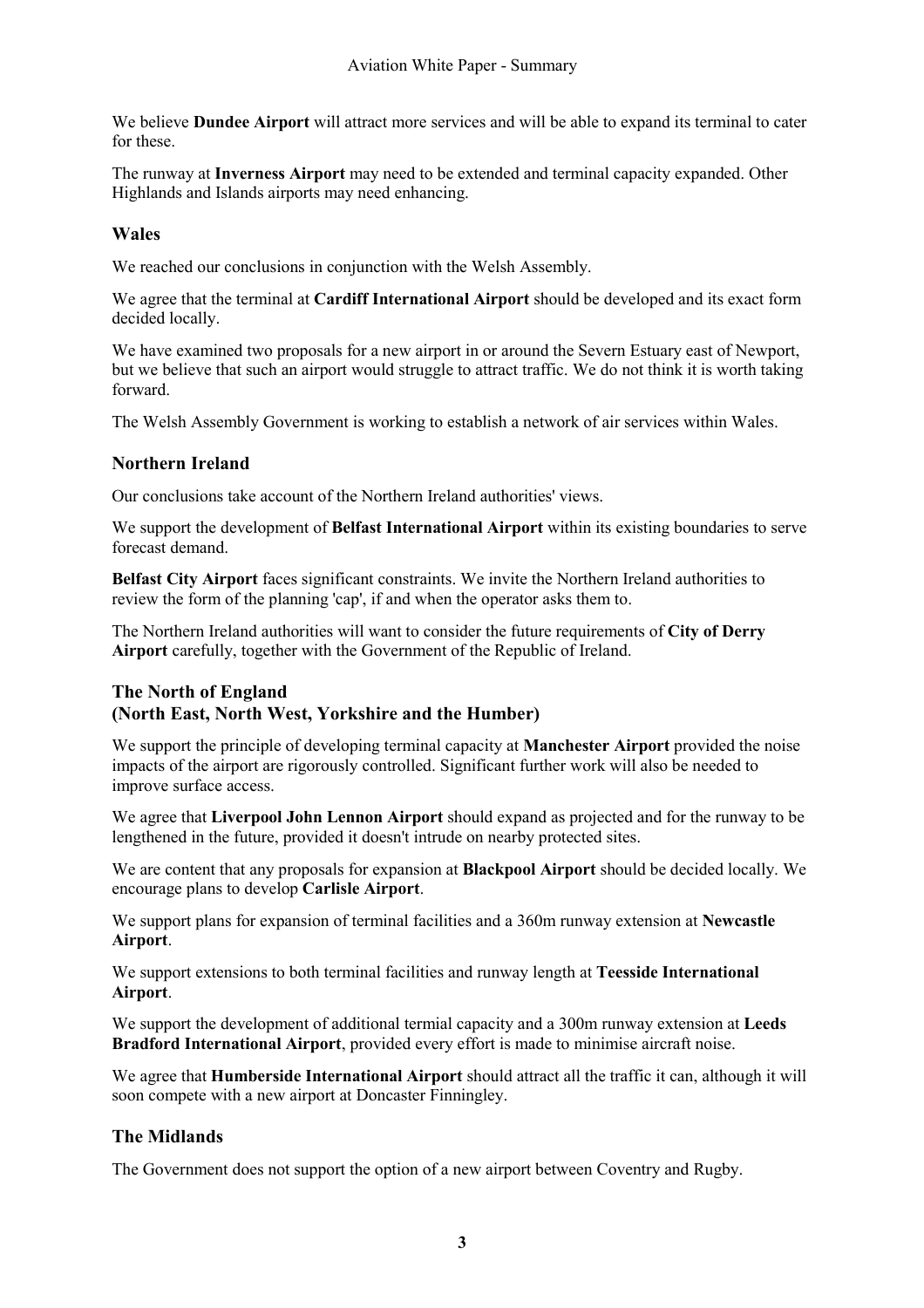We support a second runway at **Birmingham International Airport**. We prefer the wide-spaced option, but with the new runway limited to 2,000m and with other improvements as proposed in the airport operator's 'Birmingham Alternative'. Development should be subject to stringent limits on noise, which should be kept under review.

We believe that the projected expansion of passenger and freight traffic at **East Midlands Airport** should be permitted, but only with strict controls on night noise. We do not support a second runway or safeguarding of land for one, but will keep this under review.

The development of **Coventry Airport**, **Wolverhampton Business Airport** and any civil use of **RAF Cosford** are matters for local determination.

# **The South West**

We support the development of **Bristol International Airport**, including a runway extension and new terminal when needed. But we do not support the option of a new airport north of Bristol.

We agree that **Bournemouth International Airport** should add to the capacity of its terminal.

We expect **Exeter International Airport** to expand and see no need to impose any strategic caps. If any are needed, they can be decided locally.

We did not consult on the proposal for a new airport east of **Plymouth** so we shall leave this decision to local and regional authorities.

We welcome plans to develop **Newquay Airport**.

We believe that **Gloucester** and **Filton** airports should continue serving business aviation needs.

We believe that links with the Isles of Scilly should be protected.

# **The South East**

Our first priority is to make best use of the existing runways at the major South East airports. Beyond that, we support the building of two new runways in the South East in the period to 2030.

We support development as soon as possible (around 2011/2012) of a second runway at **Stansted** as the first new runway for the South East. Noise should be strictly controlled, and loss of heritage and countryside kept to a minimum. We do not support options for two or three new runways at Stansted.

We support development of **Heathrow** provided that strict environmental limits can be met, including a new runway as soon as possible after Stansted (in the 2015-2020 period). We look to the operator to safeguard land for it. We propose an urgent programme of work to tackle the air quality problems at Heathrow and consider how best to use the existing airport.

We believe that land should be safeguarded for a new wide-spaced runway at **Gatwick** both on its own merits and in case the conditions attached to a new Heathrow runway cannot be met. But we will not act to overturn the planning agreement preventing a second runway before 2019. We do not support the option for two new runways at Gatwick.

We support the growth of **Luton** up to the maximum use of one runway, but we do not support a second runway.

We do not believe that there is a strong case for creating a second hub in the South East, whether or not a third runway is built at Heathrow.

We do not support a new airport at **Cliffe**, because of its ecological damage, safety risk and doubtful viability.

We do not support development of **Alconbury** for passengers or freight but we recognise the potential to move aircraft maintenance there from Cambridge.